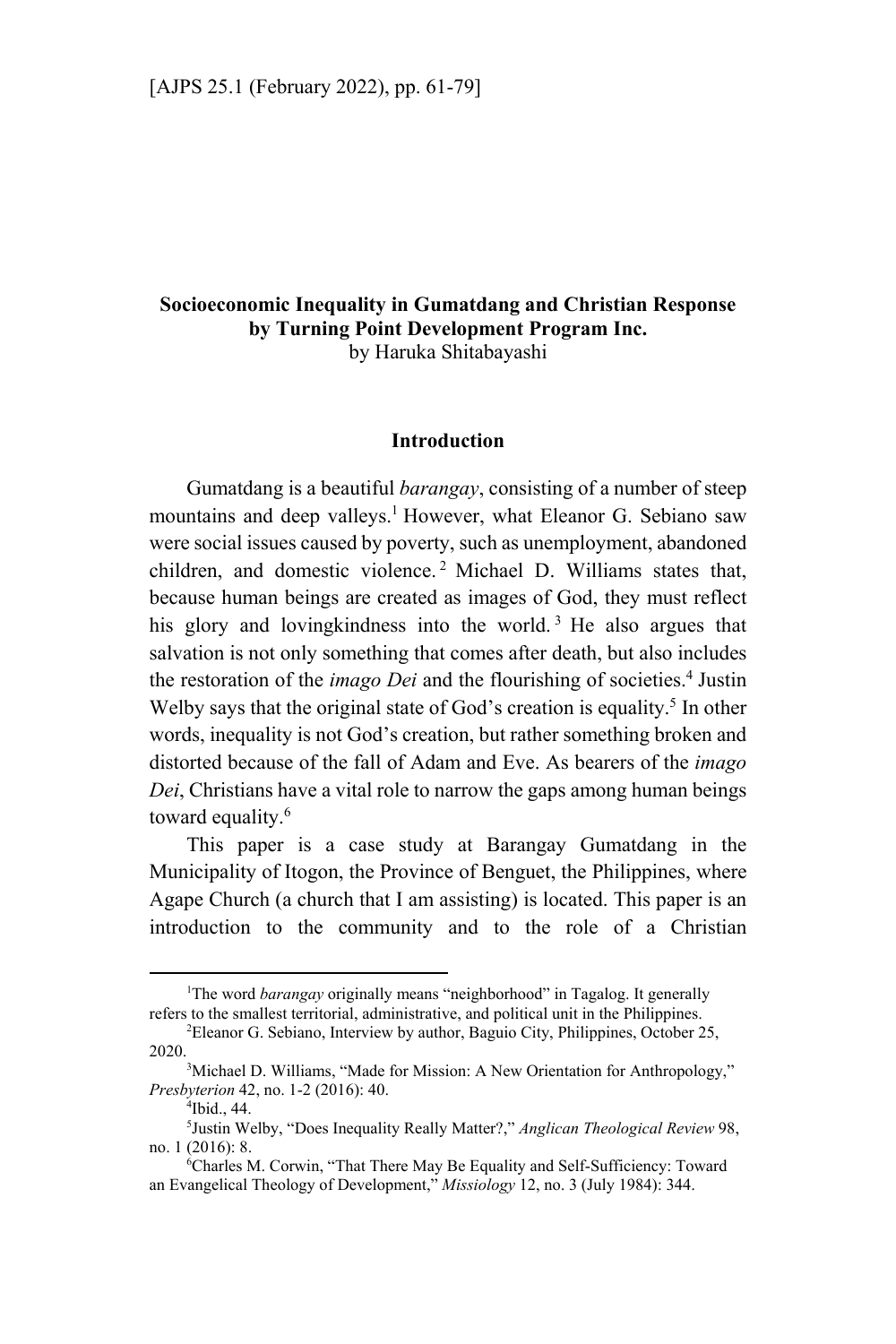organization—Turning Point Development Programs Inc.—in this community.

#### **Statement of the Problem**

The purpose of this study is to find out if there are, indeed, social inequalities in Gumatdang Barangay, and if any are found, to then determine how the above Christian organization is serving this community by addressing those inequalities.

#### **Scope and Limitations**

This study follows Brian M. Howell and Jenell Williams Paris in defining social inequality not as how much someone has, but as "differential access to valuable resources" based on the social group.<sup>7</sup> The paper will focus solely on the socioeconomic gaps in Barangay Gumatdang concerning livelihood and education. Other factors of inequality, such as ethnicities, genders, and religions, will not be addressed.

# Social Structure and Social Inequality in the Philippines in the 21st Century

The total population of the Philippines has kept growing since 1955. 8 Worldometer shows it grew from 94 million in 2010 to 110 million in 2020—an increase of 14.24 percent.<sup>9</sup> Economic growth in the last ten years has also been remarkable. According to the World Bank, annual growth between 2010 and 2019 was sustained at 6.4 percent, which is higher than the 4.9 percent of the previous decade.<sup>10</sup> It also says that poverty declined from 23.3 percent to 16.6 percent just in the three years from 2015 to 2018. In terms of a gross national income per capita,

 $\frac{1}{7}$ Brian M. Howell and Jenell Williams Paris, *Introducing Cultural Anthropology: A Christian Perspective*, (Grand Rapids, MI: Baker Academic, 2019), 75, Kindle.

Worldometer, "Philippines Population," November 6, 2020, https://www.worldo meters.info/world-population/philippines population/#:~:text=the%20Philippines% 202020%20population%20is,of%20the%20total%20world%20population (accessed November 6, 2020)

<sup>9</sup> Ibid.

<sup>10</sup>World Bank, "The World Bank in the Philippines," October 16, 2020, https://www.worldbank.org/en/country/philippines/overview#1 (accessed November 5, 2020).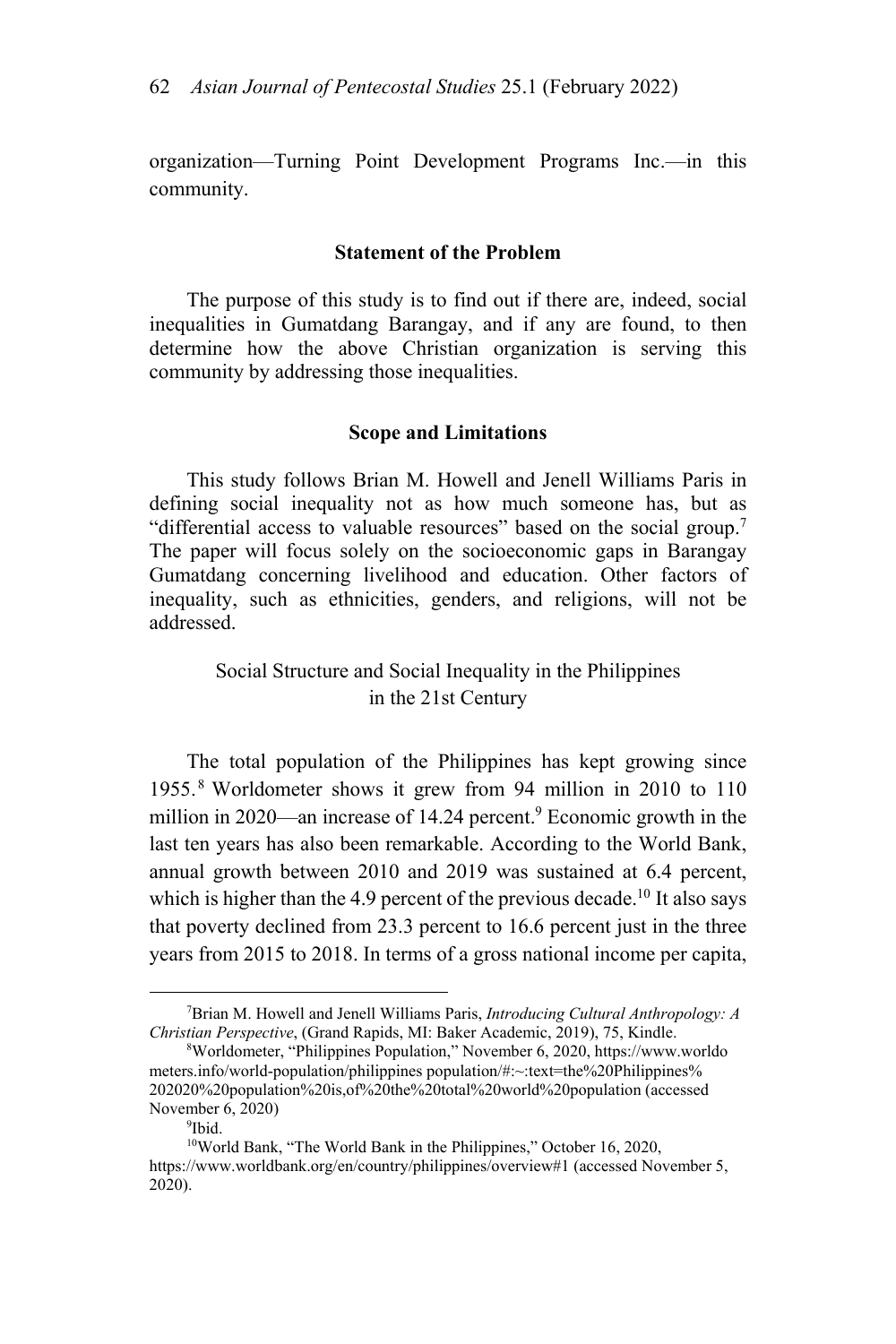the World Bank anticipates that the Philippines will soon grow into an uppermiddle-income bracket.<sup>11</sup> The 2019 Philippine Statistical Yearbook shows the number of families with an income of more than ₱250,000 increased from 3.26 million in 2006 to 7.9 million in 2015, while the number of families in the under—₱40,000 income class decreased from 1.4 million to  $0.35$  million over that same period.<sup>12</sup>

In the year 2003, Arsenio M. Balisacan and Nobuhiko Fuwa pointed out that income inequality had been both declining and changing.<sup>13</sup> According to them, the Philippines has been known for a high level of income inequality. They found that before 2000 wealth distribution inequality was especially noticeable between Luzon Island and the peripheral islands of Visayas and Mindanao and/or between the major urban centers and rural areas; however, such spatial inequality had been declining, and of more significance now were issues within each region rather than issues across regions.<sup>14</sup>

That tendency can be seen in the latest statistics. In 2006, the average income in the National Capital Region (NCR) was ₱311,000, whereas thirteen regions out of fifteen got less than half of the average income of the NCR. On the other hand, an average income of the NCR in 2015 grew to \$425,000, while that of the other regions also increased, and the number of regions which had less than half of the NCR decreased to six.15 This result seems to confirm the fact that spatial inequality kept declining after 2000. However, economic inequality in the smaller regional units was still evident.

Caesar B. Cororaton, Erwin Corong, and John Cockburn call the people who live in the rural areas and earn income from agricultural

 $11$ Ibid.

<sup>12</sup>Philippine Statistics Authority (PSA), *2019 Philippine Statistical Yearbook* (Quezon City, Philippines: Philippine Statistics Authority, 2019), 2-1.<br>https://psa.gov.ph/sites/default/files/2019-PSY 1003.pdf (Accessed October 10, 2020).

 $13$ Arsenio M. Balisacan and Nobuhiko Fuwa, "Is Spatial Income Inequality Increasing in the Philippines?" (UNU/WIDER Project Conference on Spatial Inequality in Asia, United Nations University Centre, Tokyo, Japan: United Nations University World Institute for Development Economics Research, 2003), 19. https://www. academia.edu/19091746/IS\_SPATIAL\_INCOME\_INEQUALITY\_INCREASING\_IN\_T HE\_PHILIPPINES. (accessed October 17, 2020).

 $14$ Ibid., 2, 20.

<sup>15</sup>Philippine Statistics Authority (PSA), *2019 Philippine Statistical Yearbook*, 2-2.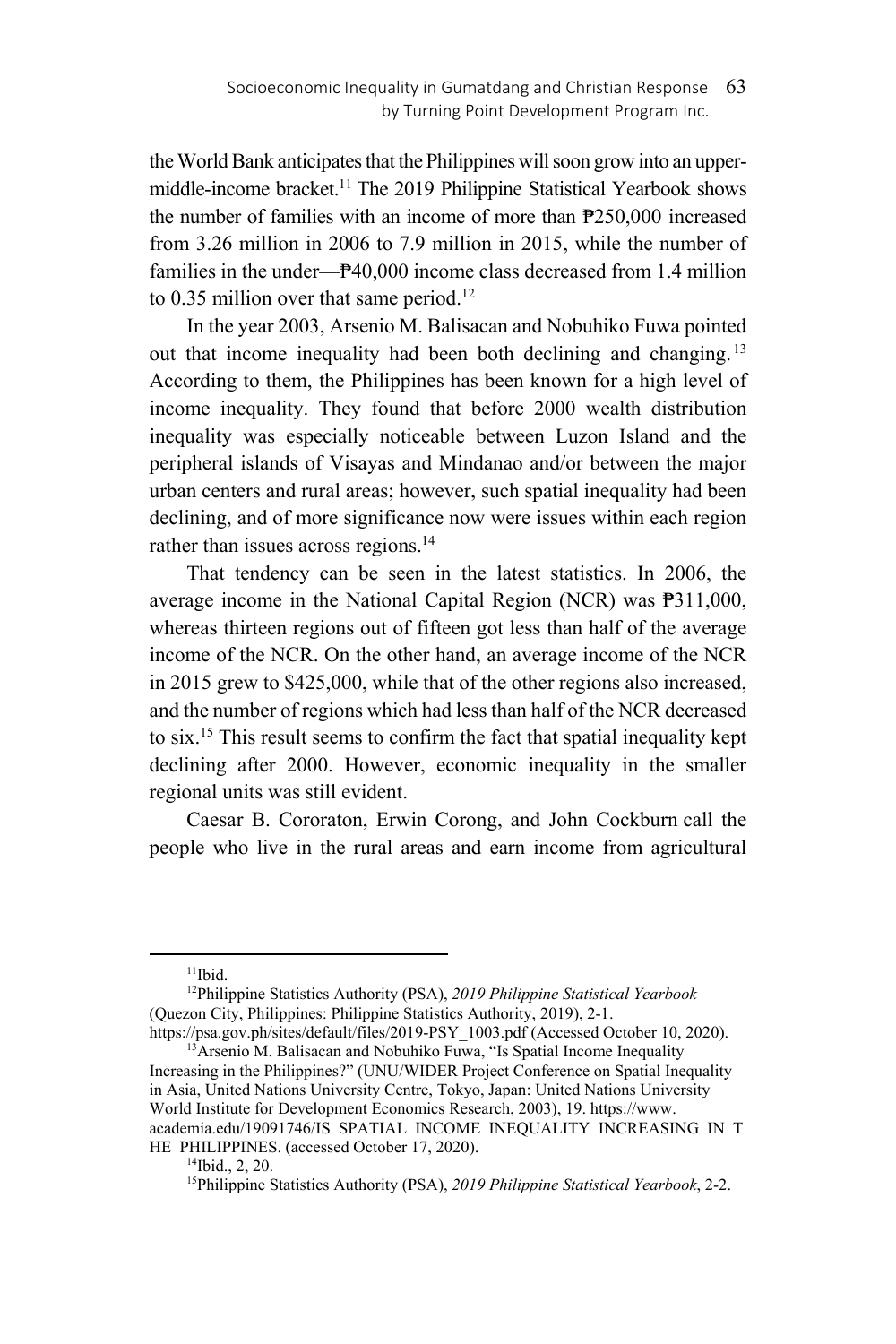production and unskilled labor jobs "the poorest of the poor."16 They state that competitiveness and productivity in agriculture are not growing nearly as much as in non-agriculture sectors because of the failure of government policies to protect domestic agriculture—policies that began in the 1980s and were enhanced when the Philippines became a member of the World Trade Organization (WTO) in 1995.17 Although the government optimistically anticipated that trade liberalization together with domestic agriculture and reforms would eventually reduce poverty in the Philippines by resource reallocation, such an effect has yet to be realized.18

Melba Padilla Maggay, president of the Institute for Studies in Asian Church and Culture, criticizes this perception. According to her, the culture in the Philippines has been divided since the colonial ages between the elite culture and the mass or "folk" culture.<sup>19</sup> Under this situation, the social/political elites distribute the benefits on the basis of kinship and other connections, not on the people's interests.<sup>20</sup> The interests of the elites are usually aligned with the global economic order; therefore, the non-elites cannot share in the economic growth of the globalized age and are left with no access to social power and political participation. 21 While the poor understand that the socioeconomic inequality is caused by such a social structure, the elites nevertheless call the poor to be accountable for their condition because of loose morals and gambling. 22 Such different perceptions will only enhance an emotional division between the elites and the poor. Thus, the elites are receiving the benefit of economic growth, whereas the lower socioeconomic classes do not have the opportunities to escape from poverty.

The variety of ethnic groups is another factor in forming social structure in the Philippines. According to Jesus T. Peralta, there are 77

<sup>&</sup>lt;sup>16</sup>Caesar B. Cororaton, Erwin Corong, and John Cockburn, "Agricultural Price Distortions, Poverty, and Inequality in the Philippines," Agricultural Distortions Working Paper (World Bank's Development Research Group, June 2009), 19. https://www. academia.edu/23899425 (accessed October 17, 2020). 17Ibid., 1.

<sup>18</sup>Ibid., 19.

<sup>&</sup>lt;sup>19</sup>Melba Padilla Maggay, "Why the Poor Are Always with Us: A Filipino Christian's Propositions," *Ogbomoso Journal of Theology* 14, no. 1 (2009): 18. <sup>20</sup>Ibid., 19.

<sup>21</sup>Ibid., 21, 23.

<sup>22</sup>Ibid., 24.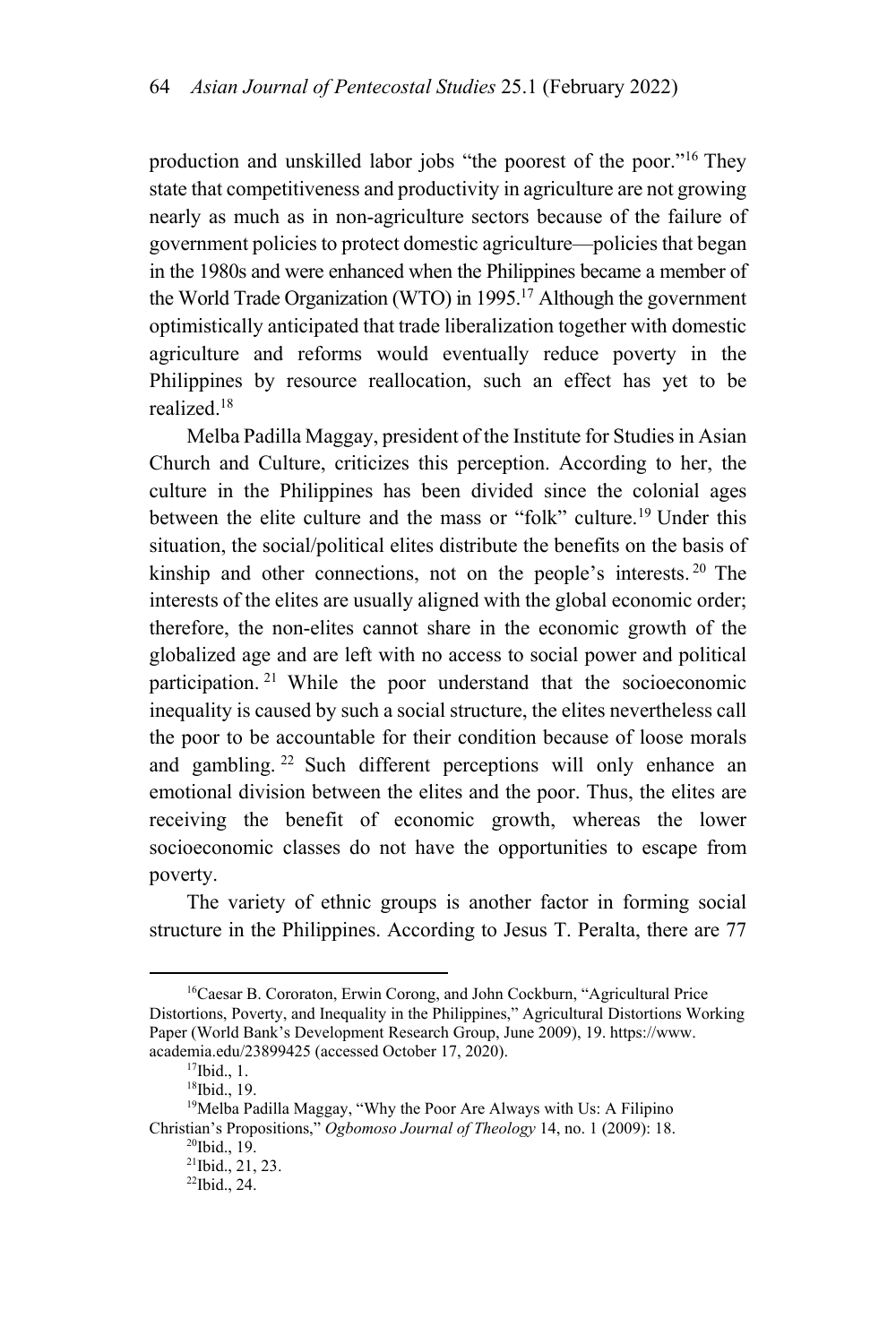major ethnolinguistic groups and 244 subgroups.<sup>23</sup> However, Peralta also points out that not only does modernization of lifestyle make it difficult to identify ethnic groups, but also ethnic boundaries are disappearing because of relocation of the people.<sup>24</sup> As a result, diverse ethnolinguistic groups, the influence of geographic circumscription, distribution of plants and animals, traditional kinship, political structure, economic practices, religions, etc. have been intertwined, resulting in the forming of various social groups in their habitation areas.<sup>25</sup>

Eduardo T. Gonzalez and Rosario Gregorio Manasan say that educational inequality lies not in the system as such but in its quality, which includes "qualification and number of teachers; availability of learning materials and facilities; classroom space and quality."<sup>26</sup> They argue that the 'quality gap' between public and private schools is causing differences in children's achievement and/or performance.<sup>27</sup> In other words, the presence of schools and financial support are not the only things students need; the children cannot climb the social ladder if the quality of education is not assured.

In 2020, when the COVID-19 pandemic hit the world, the qualityof-education issue became more visible and critical. Like most countries around the world, the Philippine Government closed schools in March 2020.28 Thus, as of today, education in the Philippines is mainly operated using self-learning modules (SLMs) and online remote learning. Although the Department of Education provides alternative learning delivery modalities (i.e., modular, television-based, radio-based, blended, and online) to try to 'salvage' the children in remote communities who do not have access to the internet or electricity, the differences in the

 <sup>23</sup>Jesus T. Peralta, *Glimpses: Peoples of the Philippines*, 1st edition. (Manila, Philippines: National Commission for Culture and the Arts, 2000), 1.<br><sup>24</sup>Ibid., viii.

<sup>25</sup>Ibid., 1-3.

<sup>&</sup>lt;sup>26</sup>Eduardo T. Gonzalez and Rosario Gregorio Manasan, "Social Protection in the Philippines," in *Social Protection in Southeast & East Asi*a, ed. Adam Erfried, Michael Von Hauff, and Marei John (Singapore: Friedrich Ebert Stiftung, 2002), 195. https://library.fes.de/pdf-files/iez/01443006.pdf (accessed November 29, 2020).<br><sup>27</sup>Ibid., 195.

<sup>&</sup>lt;sup>28</sup>UNICEF Philippines, "Providing Youth a Second Chance to Complete Their Education Amid COVID-19: A Case Study on Education in Emergencies in the Philippines," UNICEF, August 16, 2020. https://www.unicef.org/philippines/ stories/providing-youth-second-chance-complete-their-education-amid-covid-19 (accessed November 22, 2020).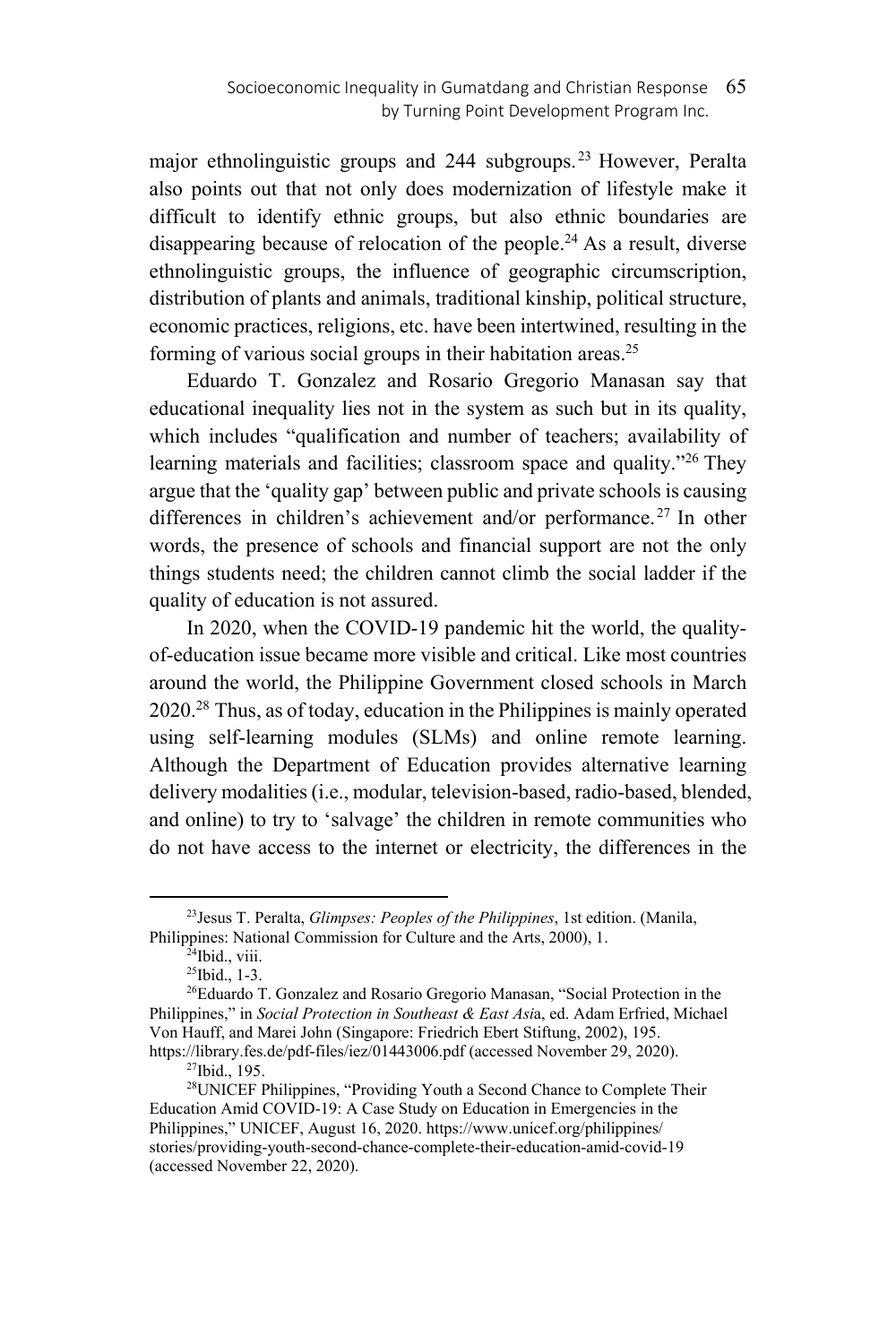formats are already creating inequality, not from lack of opportunities to learn but from reduced quality of education.<sup>29</sup>

Furthermore, higher education institutes are using remote online learning, although the schools and institutes are attempting to make it more flexible.<sup>30</sup> This means that accessibility to the internet is more directly affecting opportunities to learn. Thus, in the 'new normal' created by the COVID-19 pandemic, variations in the internet infrastructure are resulting in educational inequality. In order to narrow this gap, more access must be provided to both digital and printed learning materials in a smaller unit of communities, preferably at the family level.

#### The Bible and Social Equality

Christians tend to understand evangelism as spiritual work, whereas social actions, such as restoration of economic, social, and political justice, belong to the physical/material world; therefore, it is appropriate for the church to respond just to spiritual needs.<sup>31</sup> However, when the Bible speaks of human beings, it includes the physical aspect of life (cf. Deuteronomy 6:4-5, Mark 12:30, Luke 10:27). According to Michael D. Williams, the word *body* in the Bible usually refers to the whole person, including soul, heart, and mind. $32$  Thus, it is a misconception to separate spiritual realms from physical realms. James 2:18 describes the inseparable nature of God's mission: "Show me your faith without deeds, and I will show you my faith by my deeds." Williams also explains that God created human beings as social beings.<sup>33</sup> Therefore, it is his will for Christians to respond to physical and social needs as well. Social actions can be a holistic way of witnessing to the love of God.

 $29$ Republic of the Philippines, Department of Education. "DepEd Prepares Self-Learning Modules for Education's New Normal," August 16, 2020, https://www.deped. gov.ph/2020/07/02/deped-prepares-self-learning-modules-for-educations-new-normal (accessed November 29, 2020).<br><sup>30</sup>Jeremiah Joven B. Joaquin, Mark Anthony Dacela, and Hazel T. Biana, "The

Philippine Higher Education Sector in the Time of COVID-19," *Frontiers in Education*, October 22, 2020. https://doi.org/10.3389/feduc.2020.576371 (accessed November 29, 2020). 31Bryant L. Myers, *Walking with the Poor: Principles and Practices of* 

*Transformational Development*, rev. and updated edn. (Maryknoll, NY: Orbis Books, 2011), chap. 1, sec. 2.3.1. Kindle.<br><sup>32</sup>Williams, "Made for Mission," 50.

<sup>33</sup>Ibid., 52.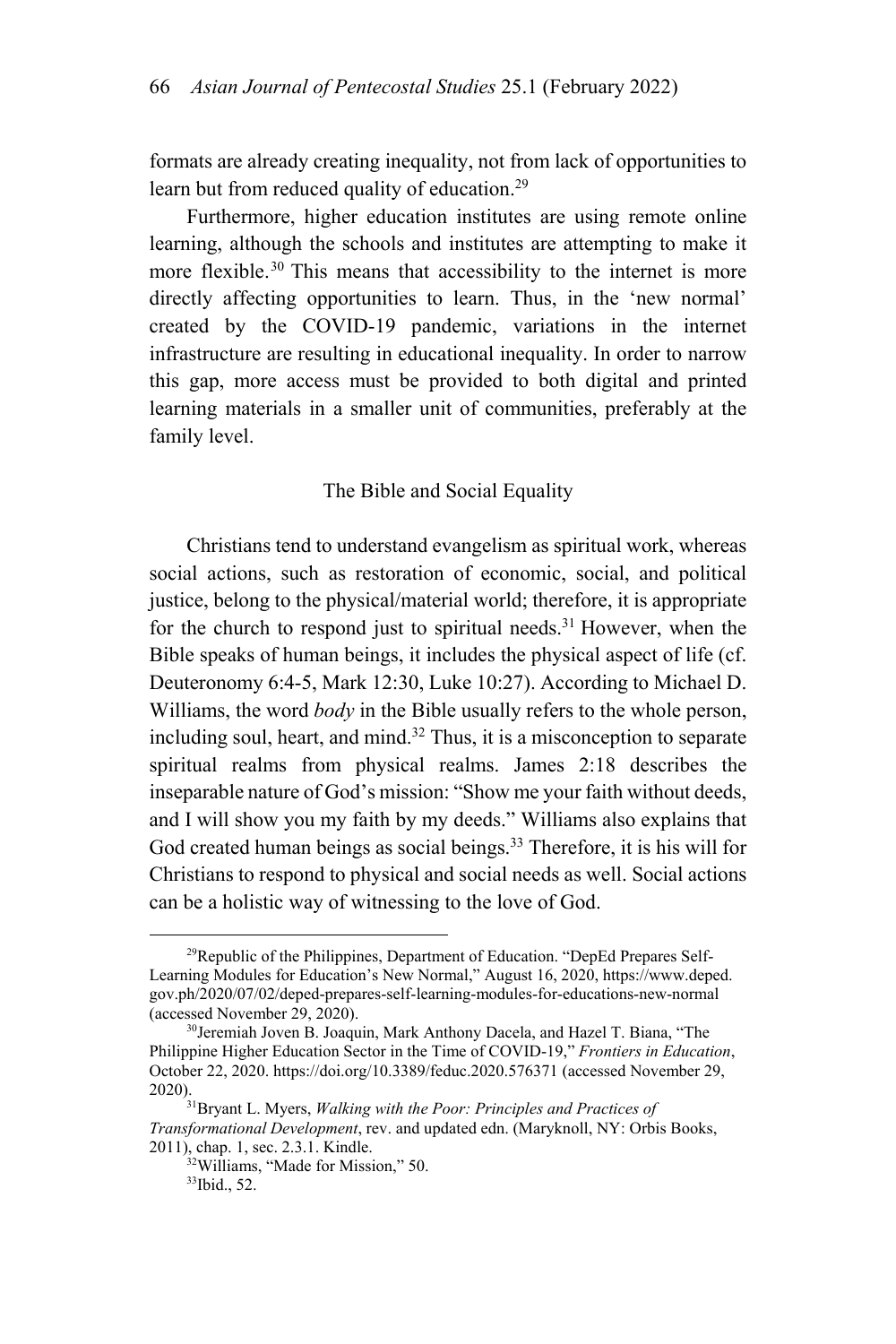Keith Warrington points out that, even among Christians, Pentecostals traditionally have had a limited political and social justice agenda. However, they have gradually started recognizing the need to engage in social issues such as poverty, disease, and lack of education.<sup>34</sup> He further states that the Holy Spirit is concerned with the physical conditions of all creatures with compassion and 'groans'; therefore, Pentecostals, who emphasize the Spirit, should take on themselves the Spirit's agenda.<sup>35</sup> They should engage with social issues because God is concerned about the socially vulnerable. That is why the Bible calls him "a father to the fatherless, a defender of widows" (Psalm 68:5a).

In today's world, active agencies for social equality include Christian non-governmental/non-profit organizations such as Compassion International, Food for the Hungry, and World Vision. One of the major approaches these organizations take to bring about social equality is 'community development'. The word *development* describes an effort to improve the wellbeing of the poor. However, when it was first introduced in the 1950s, it was more like modernization (westernization), which explains why 'development' is still sometimes accused of being another form of colonization or cultural invasion.36

In the 1990s, the understanding of poverty shifted to "being the result of deprivation of human freedom"; hence, development means to enhance the capabilities of people in removing or mitigating sources of "unfreedom."<sup>37</sup> The important thing about this latter theory is that the people who are socially vulnerable should be the ones to define what is well-being for themselves. They also should be the major actors of development. Nonetheless, Christians need to be careful about one more thing—to whom are their words and actions witnessing? Myers points out the dangers, such as development technology or the development agency becoming the object of worship if those are the central features of the program.38 For Christians, the ultimate goal of development is not just freeing people from deprivation. According to Myers, the Christian way of development is inviting all people to relationships with self, the

 <sup>34</sup>Keith Warrington, *Pentecostal Theology: A Theology of Encounter* (London; New York: T&T Clark, 2008), 226; 231.<br><sup>35</sup>Ibid., 245.

<sup>&</sup>lt;sup>36</sup>Myers, *Walking with the Poor*, chap. 2, sec. 1.2. <sup>37</sup>Ibid.

<sup>38</sup>Myers, *Walking with the Poor,* chap. 10, sec. 1.3.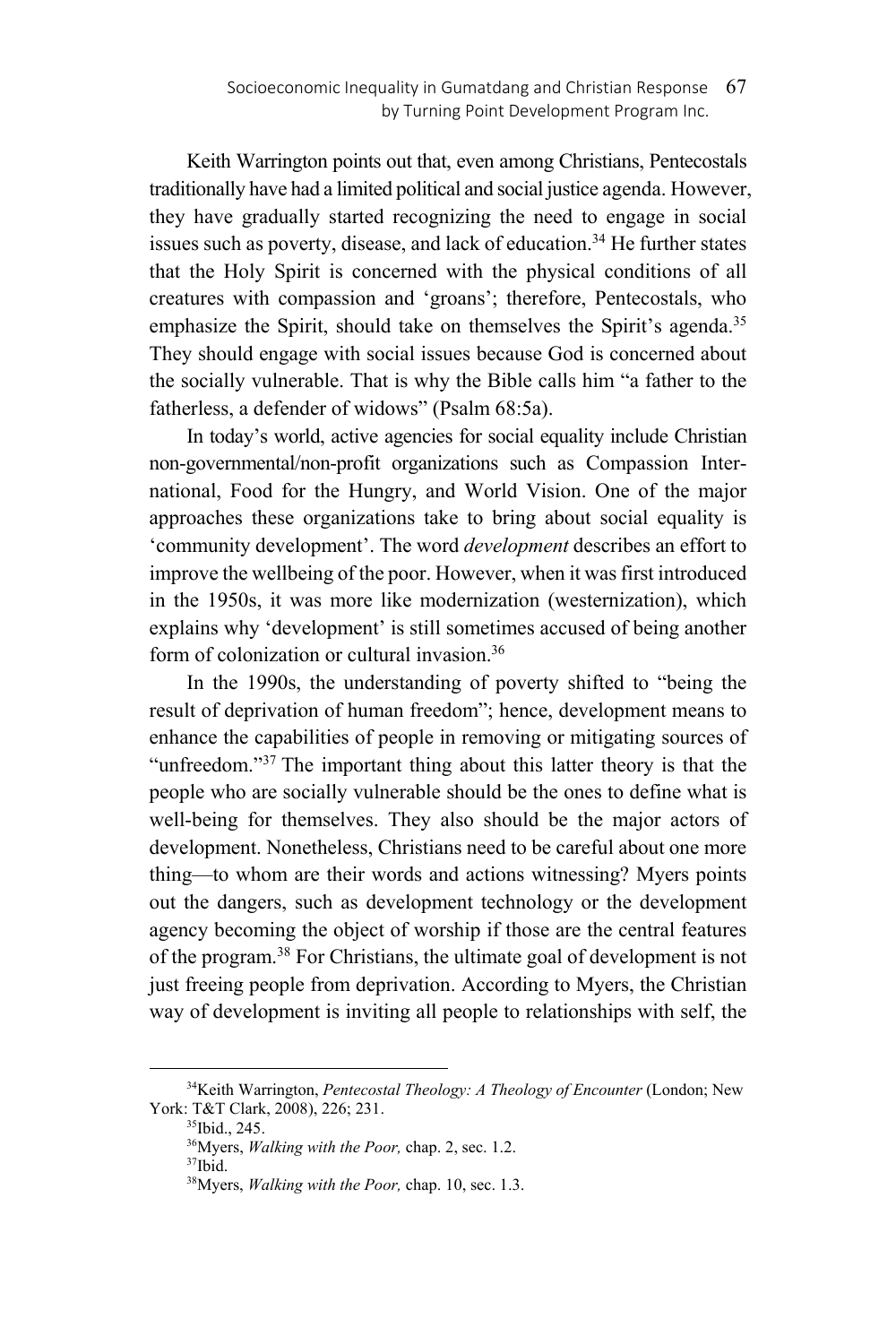community, others, and their environment, in addition to the relationship with God through Jesus Christ.<sup>39</sup>

#### **Overview of Gumatdang Barangay**

Gumatdang Barangay is located at the northwest part of the Municipality of Itogon, the Province of Benguet, adjoining Barangay Tuding to the north, Barangay Virac to the South, Barangay Ucab to the east, and Baguio City to the west. Because the barangay is only fifteen kilometers away from Baguio City, many residents go there for basic necessities. 40 The barangay is a very steep mountainous area. Only twenty-eight percent (151.1 hectares) of the total land area (531.4 hectares) is developed for housing and other buildings, while most of the land is pine forest, grassland, and brushland.

According to Barangay Profile 2019, the total population of Gumatdang is  $1,742$  (comprising 406 households). <sup>41</sup> While the Municipality of Itogon hosts many gold mining companies, only a few small-scale ones are located in Gumatdang. Today, 214 of its residents work in mining,<sup>42</sup> twenty-eight are employed as construction workers, and eighteen have agricultural jobs. Because the soil type of Gumatdang is Nakakeng sandy clay loam, rice cannot be produced as much as in other parts of the country, but plantation crops, fruit trees, and fruit vegetables are the major crops grown in the barangay.43 Even though only eighteen residents make their living as agricultural workers, most of the households do have vegetable gardens.<sup>44</sup> Indeed, the proportion of malnourished children (0-5 years old) in Gumatdang is lower than in Benguet.45

According to official records of the area, the first settlers in Gumatdang were the Ibalois in 1850, with the next group being the

 <sup>39</sup>Ibid., chap. 10, sec. 2.1.

<sup>40</sup>Febiana N. Bayacsan, "Barangay Gumatdang," Barangay Profile 2019.

http://www.itogon.gov.ph/index.php/*barangay*s/*Gumatdang* (accessed October 12, 2020). 41Ibid., 7, 9.

<sup>42</sup>Ibid., 10.

<sup>43</sup>Ibid., 12-13.

<sup>44</sup>Ibid., 10.

<sup>45</sup>Celia M. Reyes et al., *The Many Faces of Poverty*, vol. 10 (Manila, Philippines: De La Salle University, 2019), 25, https://www.pep-net.org/sites/pep-net.org/files/ CBMS/Publications/TheManyFacesofPoverty\_Vol10.pdf. (accessed November 27, 2020).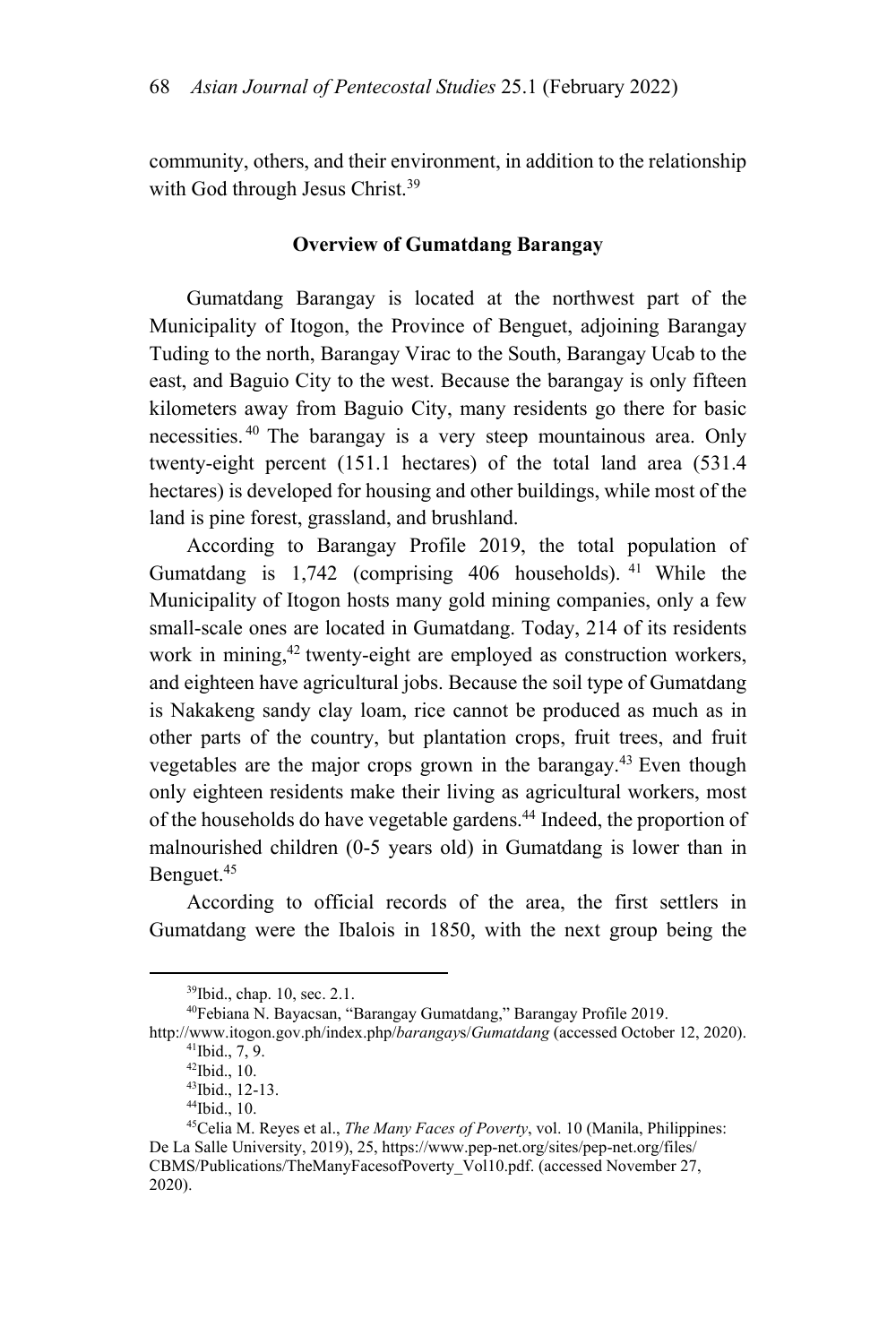Kankana-eys in 1870. 46 Although some families of Ifugao, Bontoc, Kalinga, and lowlanders settled in the area in the twentieth century, the biggest tribe in the community today is still the Ibaloi, followed by Kankana-eys.47 The Ilocano language is mainly used for communication in the barangay, although some Tagalog speakers have recently migrated into the area.48 In the author's 2020 interview with Vicente Puguon, the chairman of the barangay, he said that one of the distinctives of Gumatdang Barangay is peace and order. According to him, there have been no major conflicts over the last few decades.<sup>49</sup>

As to religious diversity, Gumatdang Barangay has several denominations: an Iglesia ni Cristo, a Roman Catholic church, a Baptist church, and a Pentecostal church. Recently, a small number of Muslims moved in from Mindanao.<sup>50</sup> Most people in the barangay are practicing both Roman Catholicism and animism<sup>51</sup>

## **Social Inequality in Gumatdang Barangay**

In the author's 2020 interview with Chairman Puguon, he stated that there were no issues regarding the socioeconomic gap among the people in Gumatdang because most of them were in the middle class. Very few in the community were unemployed, even though their incomes might barely be enough for the family.<sup>52</sup> He admitted that there was poverty in the community; however, its severity was relatively low because housing conditions were adequate and most families had vegetable gardens.<sup>53</sup> He insists that life in Gumatdang was better than in urban areas because the houses were built on safe and solid ground and most residents were able to eat "more than three times" in a day.<sup>54</sup>

A survey by the Community-Based Monitoring System Network (CBMS) tended to confirm Puguon's observations. The proportion of

 <sup>46</sup>Bayacsan, "Barangay Gumatdang," 2; Vicente D. Puguon, interview by author, Municipality of Itogon, Philippines, October 12, 2020.<br><sup>47</sup>Bayacsan, "Barangay Gumatdang," 2; Sebiano, interview by author.<br><sup>48</sup>Puguon, interview by author.

<sup>49</sup>Sebiano, Interview by author.

<sup>50</sup>Puguon, Interview by author.

<sup>&</sup>lt;sup>51</sup>Nector T. Copero, Interview by author, Municipality of Itogon: Philippines, October 25, 2020.<br> $52$ Puguon, interview by author.

<sup>53</sup>Ibid.

<sup>54</sup>Ibid.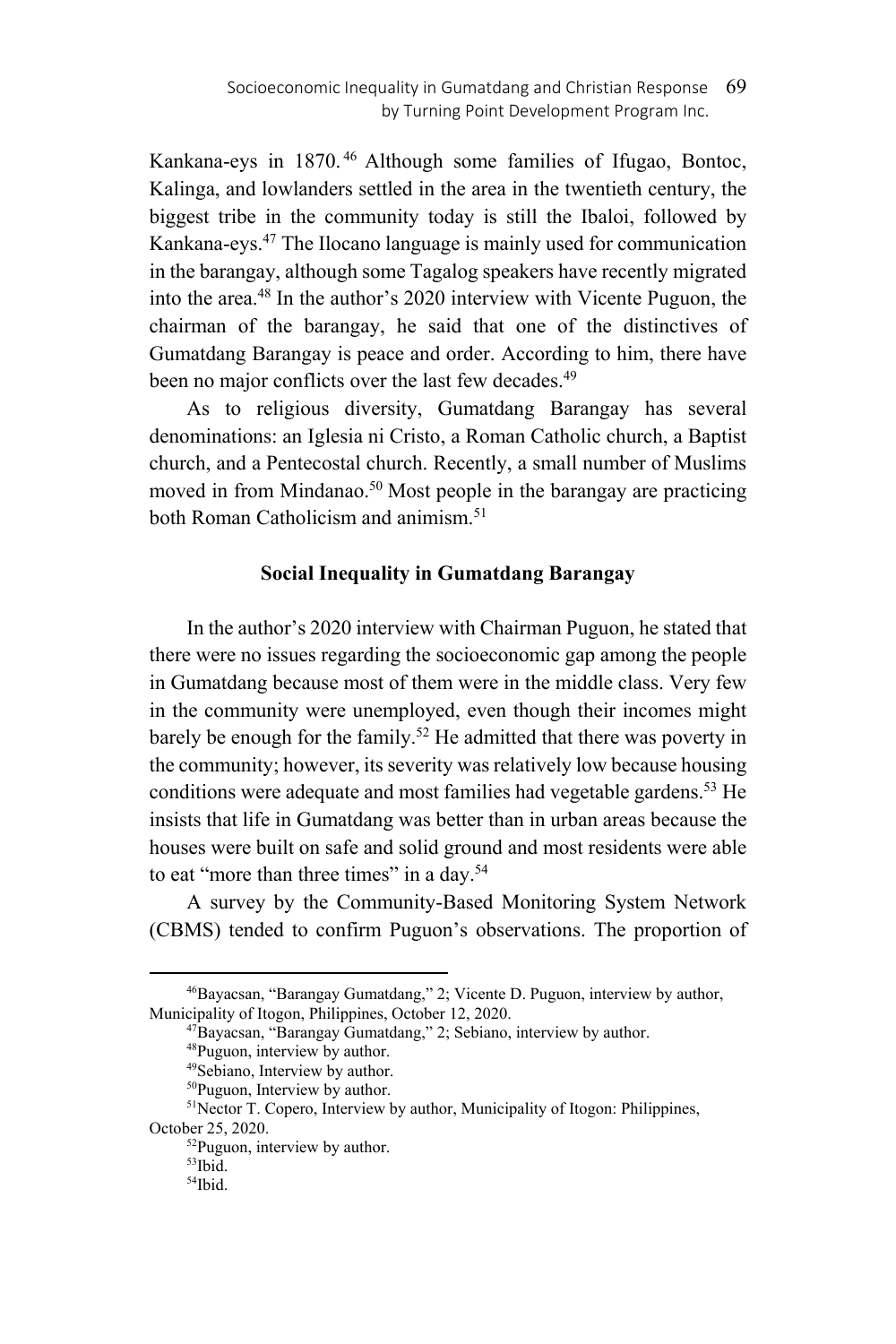households that experienced hunger during the food shortage in Gumatdang between 2014 and 2017 was zero, in addition to a lower proportion of malnourished children (0-5 years old) than any other municipalities in the Province of Benguet.<sup>55</sup> The survey also showed that, although 28.5 percent of households had incomes below the poverty threshold, that percentage was only slightly higher than for the Philippines as a whole (26.9 percent) as well as for Benguet (26.6 percent). 56 Comparing Gumatdang with the other barangays in the province, seventy-four of them (52 percent) had higher proportions of households with incomes below the poverty threshold than did Gumatdang.<sup>57</sup> Thus, according to the data, conditions may not seem that severe. However, does that necessarily mean there are no socioeconomic inequality issues in Gumatdang?

Life in the barangay became a struggle when the bigger mining companies began to close starting twenty years ago,<sup>58</sup> abandoning the mining quarries and putting many out of work.<sup>59</sup> Over the past decade, small-scale companies have taken over those abandoned quarries, providing employment and creating secondary economic derivatives in the barangay.60 However, because of the taxation system, the companies' profits are still given to the NCR and are not being distributed in the community.<sup>61</sup> In addition, of the 215 residents who today work in mining, all but one are working at the mining sites. $62$  Not only mining, but most people are also working as manual laborers in agriculture, construction, and transportation, whereas only about 70 have white-collar jobs, such as in education, human health activities, and office administrative/support activities.63

The list of livelihoods on the barangay profile suggests there are few people (if any) in the upper socioeconomic class making money from investments and business ventures. Even medical doctors and dentists are not assigned permanently but only during immunization periods.<sup>64</sup>

57Ibid., 44-46.

<sup>&</sup>lt;sup>55</sup>Reyes et al., *The Many Faces of Poverty*, vol. 10: 21, 43. <sup>56</sup>Ibid., 2-8.

<sup>58</sup>Puguon, Interview by author.

<sup>59</sup> Sebiano, Interview by author. 60Bayacsan, "Barangay Gumatdang," 14.

<sup>61</sup>Ibid., 13.

<sup>62</sup>Ibid., 10-11.

 $63$ Ibid.

<sup>64</sup>Ibid., 20.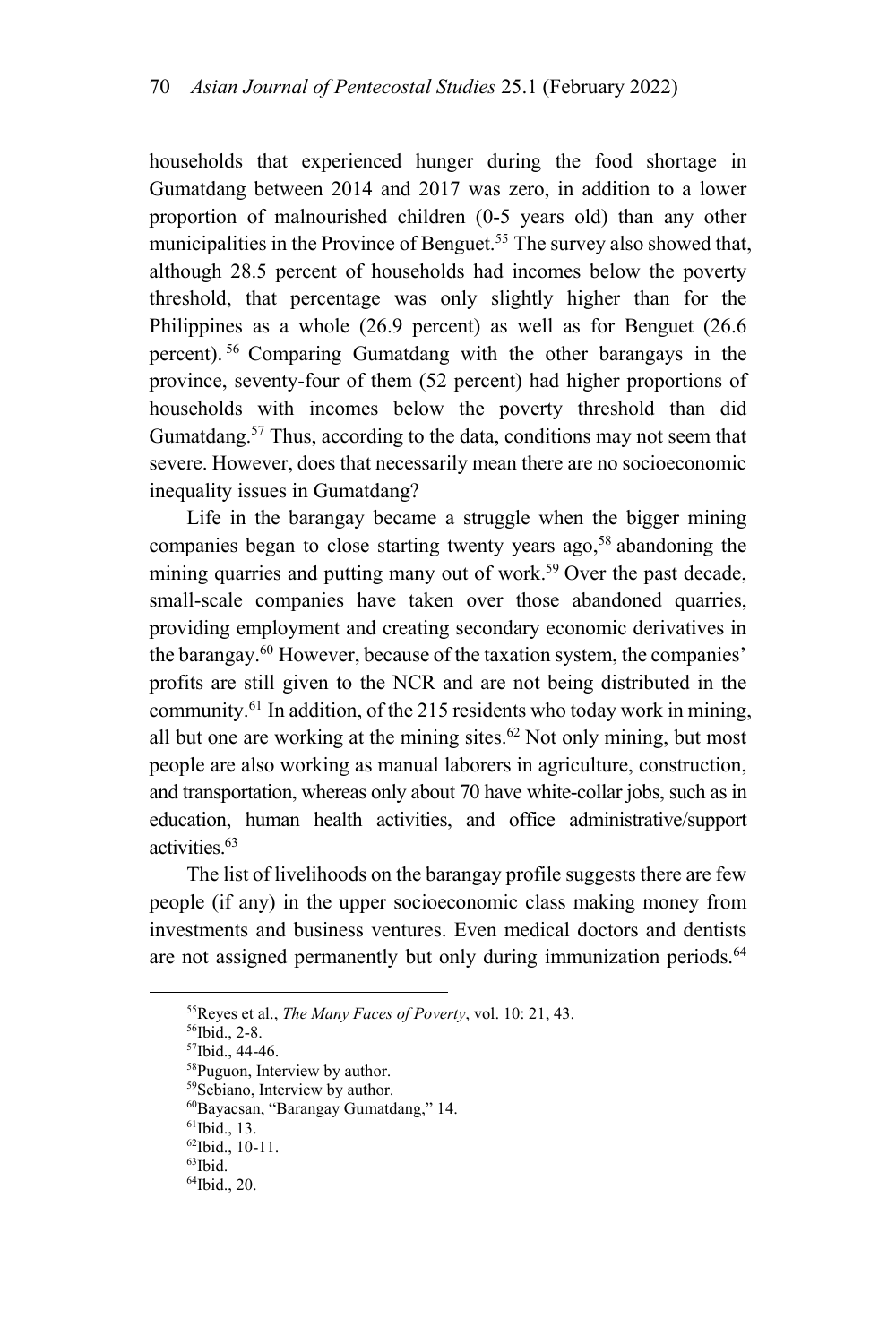As to education, there are two day-care centers and one elementary school that goes up through the seventh grade, which means that the children have to go outside of the barangay after grade seven to continue their education. 65 While these data may tend to confirm Puguon's observation of no big socioeconomic gap within the community, nonetheless, compared to the rapid-growing urban areas of the country, the inequality is quite evident.

## **A Christian Organization's Response in Gumatdang Barangay**

About Turning Point Development Programs, Inc.

Turning Point Development Programs, Inc. (TPDPI) is a Christian non-profit organization registered with the Philippines Securities and Exchange Commission.<sup>66</sup> It was founded in 2004 by Eleanor G. Sebiano, who believes that God called her to serve the Ibaloi people in the Province of Benguet.<sup>67</sup> In the author's interview with Sebiano on October 25, 2020, she explained why she focused on the Ibaloi people, while she herself is a Kankana-eys—the reason being that there are more Christians among Kankane-eys in Benguet State than among the Ibalois.

Sebiano, with two friends, Jocelyn Limangan and Rachel Acdal, started evangelism in the Itogon municipality.<sup>68</sup> While doing so, they encountered an Ibaloi lady at the Asia-Pacific Theological Seminary (APTS) who led them to Gumatdang Barangay.<sup>69</sup> In 2004, Jonathan Libag, who studied agriculture, joined up with Sebiano in her passion to reach out to the Ibaloi people.<sup>70</sup> Meeting with the then Gumatdang Barangay captain, the team learned of the lives and social issues in the barangay—e.g., abandoned mines, poverty, domestic violence, and abandoned children.71

 <sup>65</sup>Ibid., 23.

<sup>66</sup>Turning Point Development Programs Inc. (TPDPI), Profile (Municipality of

Itogon, Philippines: Turning Point Development Programs, Inc., January 2020), 1.<br><sup>67</sup>*Turning Point Development Programs Inc.*, video, 2020. https://youtu.be/gsD-6aA1vLU (accessed March 7, 2020).

<sup>&</sup>lt;sup>68</sup>Sebiano, Interview by author.

<sup>69</sup>Ibid.

<sup>70</sup>Ibid.

 $71$ Ibid.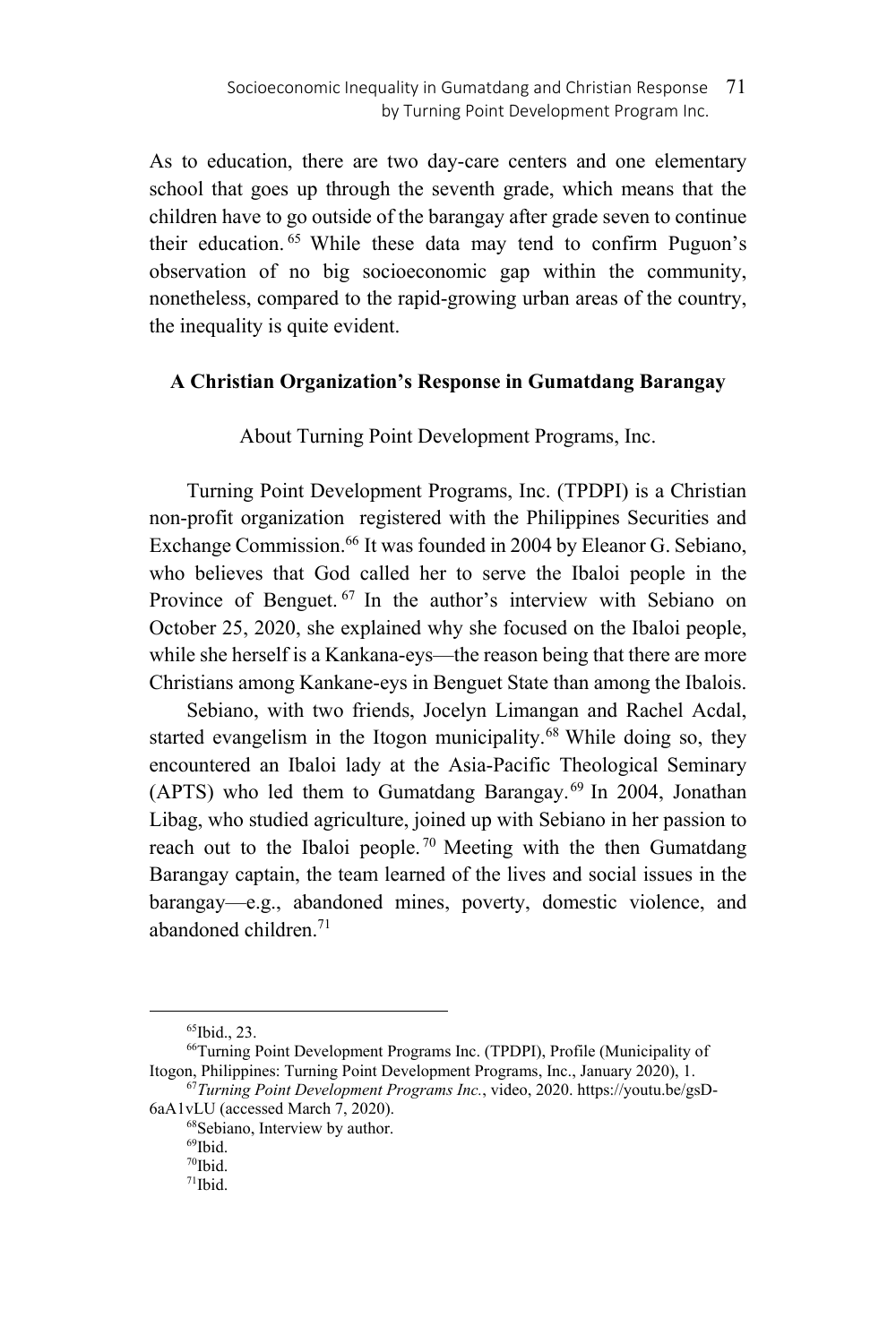In order to reach out to the people in these challenging situations, they decided to begin two agricultural development projects—organic farming and pig farming—instead of planting a church.<sup>72</sup> As residents became involved in these efforts, they started bringing to Sebiano orphans and adults who had no place to go.<sup>73</sup> She then registered both the agricultural development projects in Gumatdang and a residential care facility for orphans, widows, children, and at-risk teens as the nonstock/non-profit Turning Point Development Programs, Inc., holding "Christ-centered transformation of lives, families, and communities" as its vision.74 Over its seventeen year history, TPDPI has been growing to where it now conducts development projects in seven communities in the Province of Benguet, including Gumatdang.75

## Doing the Kingdom's Business

TPDPI's mission statement declares "Passion for Christ and Compassion for Others: Transforming Individual Lives, Families, and Communities as Followers of Jesus Christ."76 The latter part of that statement speaks to the approach and goal of what it does. Myers states that all actions to heal and restore body, mind, spirit, and community are the Kingdom's business toward the best human future, which is "the unshakable kingdom of God and the unchanging person of Jesus Christ."77 Thus, TPDPI's efforts can be understood as Kingdom business actions designed to heal and restore broken/distorted individuals, families, and communities into the right condition, which was God's original plan for human beings.

For instance, as already noted, TPDPI began its ministry in Gumatdang Barangay not with a church planting but with community service and agricultural projects in order to respond to the economic inequality of the barangay. It then founded Agape Church to serve as a platform for implementing its community development efforts. Today, Agape Church has farms that produce organic vegetables, fruit, poultry,

 <sup>72</sup>Ibid.

<sup>73</sup>Ibid.

 $^{74}\mathrm{Ibid.}$ 

<sup>75</sup>Turning Point Development Programs, Inc., 2.

 $76$ Ibid., 1.

<sup>77</sup>Myers, *Walking with the Poor,* chap. 6, sec. 3.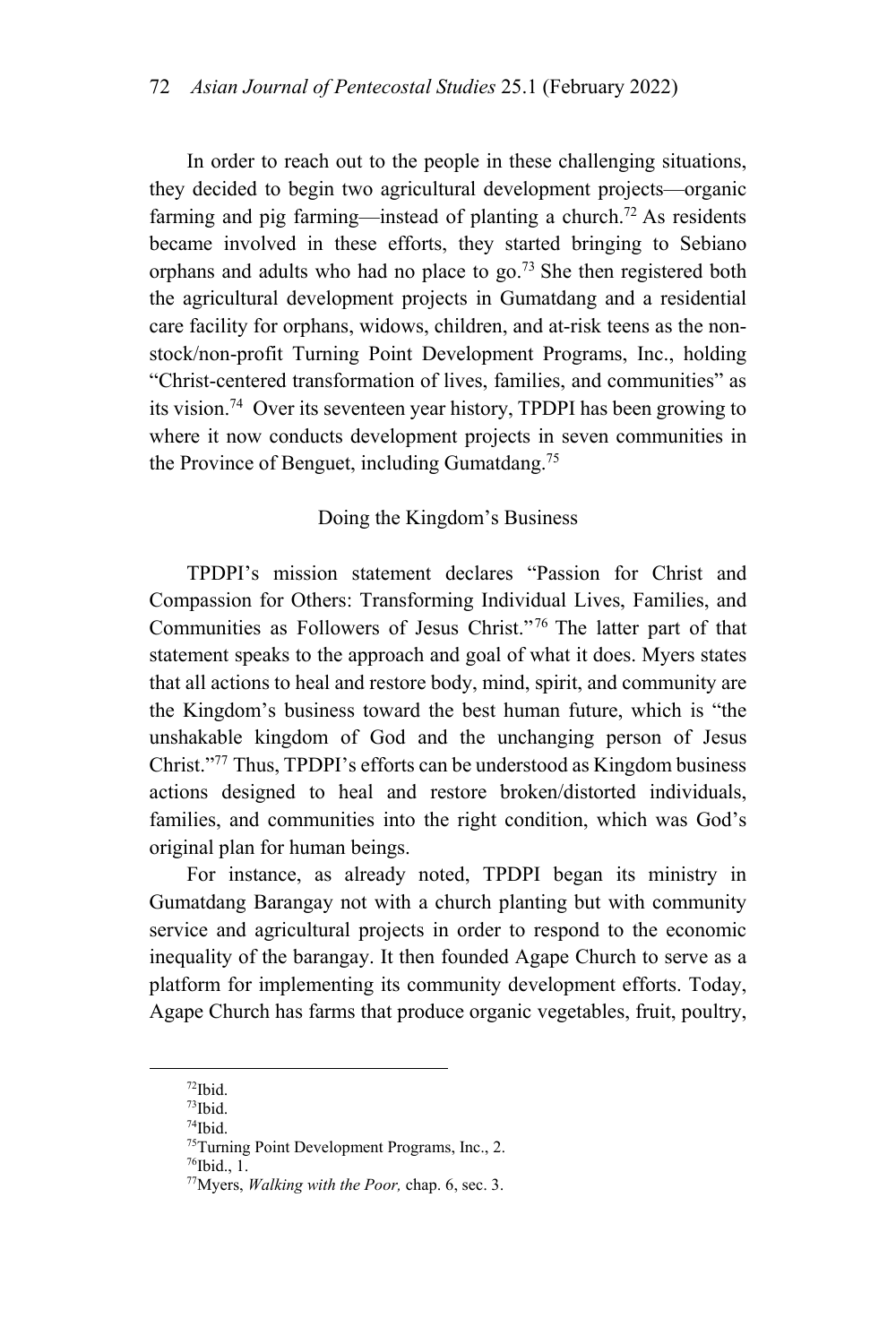and tilapia fish. These farms are not only helping the church members' lives with their profit, but are also conducting seminars to introduce new agricultural technology to the community members.<sup>78</sup>

In the earlier stage of the ministry, TPDPI also taught financial management through microfinance.<sup>79</sup> Although such may not generally be considered a 'church activity', Rita Bayeng testifies that some people started coming to the church because of the agricultural projects and then became believers—and are still a part of the church. 80 Even if the spiritual transformation does not happen immediately, these activities to empower the people's livelihoods are valuable for the community not only because of their economic impact, but also because they help "save them from addictive vices and chaotic lifestyles, re-engage with education, improve behavior and results, improve sense of well-being, reduce anti-social behavior and enable safer streets, reduce re-offending, reduce hunger and improve physical health, improve family life, and reduce homelessness."81

 Another area that TPDPI focuses on is education. In the author's interview with Sebiano, she said, "Education is the only way to escape poverty." Thus, TPDPI provides scholarships for the youth from its community-based projects, in addition to those children in TPDPI's residential care facility.  $82$  One of the scholarship recipients, who is studying agriculture, not only receives financial support, but also has the opportunity to further enhance his knowledge and skills at Agape Church's farms. In addition to the financial help through scholarships, TPDPI is attempting to establish an Educational Center at Agape Church in response to the COVID-19 crisis.

Despite the alternative learning delivery potentials, the children in Gumatdang learn primarily via printed resources because of the lack of access to electronic media. 83 TPDPI realizes that a lack of internet

 <sup>78</sup>Copero, Interview by author.

 $79$ Sebiano, personal conversation with the author, Baguio City, Philippines, October 4. 2020.

<sup>&</sup>lt;sup>80</sup>Rita Bayeng, Interview by author, Municipality of Itogon, Philippines, October 25, 2020. Rita Bayeng was one of the first converts when the ministry in Gumatdang began. 81Joel A. Tejedo, *The Church in the Public Square: Engaging Our Christian* 

*Witness in the Community* (Baguio City, Philippines: Sambayanihan Publishers, 2016), 34. 82Sebiano, Interview by author.

<sup>83</sup>Republic of the Philippines, Department of Education, "DepEd Prepares Self-Learning Modules for Education's New Normal."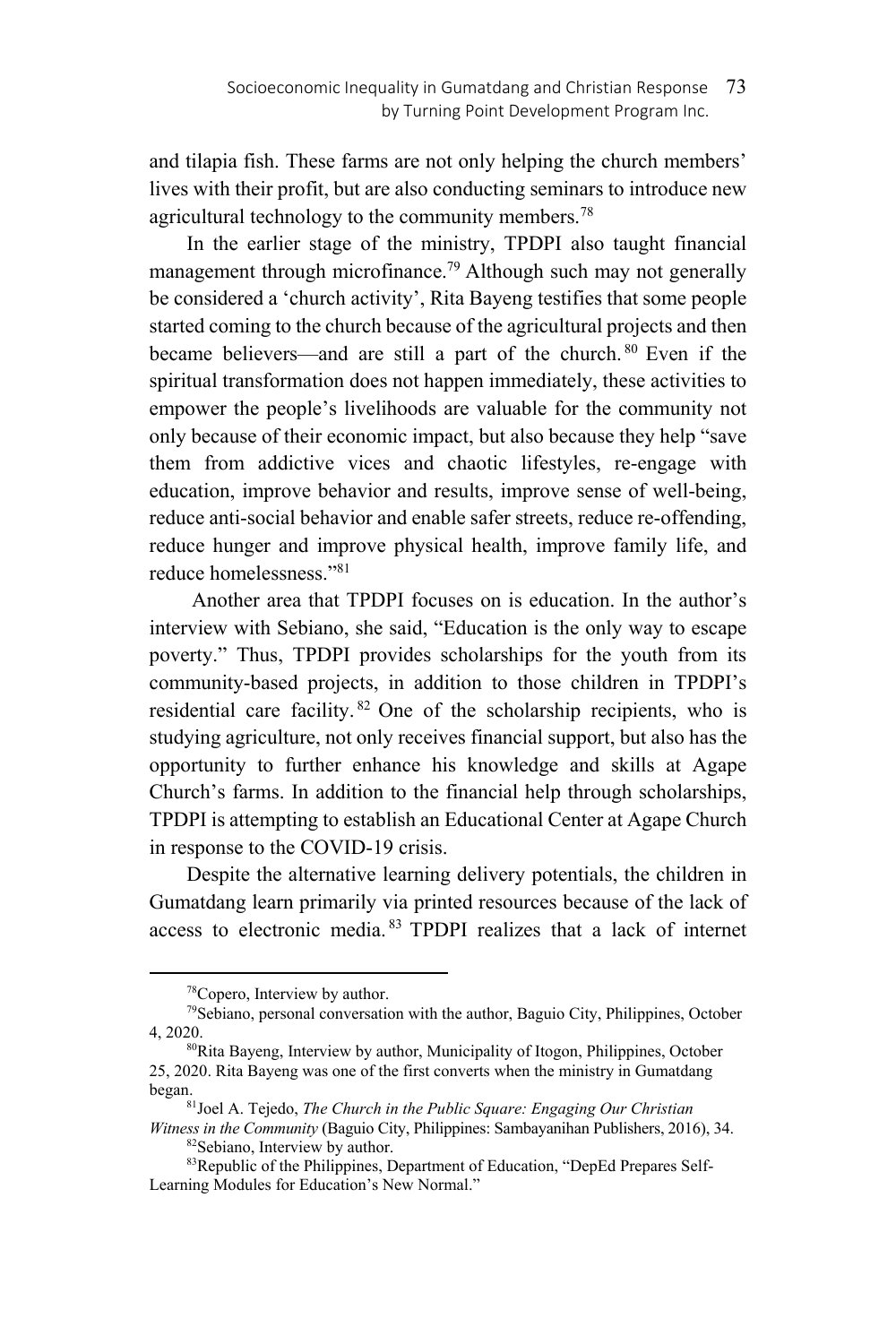accessibility, limited ability of parents to monitor and teach, and the lack of educational facilities like a library are 'handcuffing' the children's and youth's educational experiences and likely negatively impacting their opportunity to move up to higher education and/or to obtain a business career.<sup>84</sup> This Education Center will include printed educational resources plus computers and wi-fi connections for the children and youth in the barangay to use for their study.<sup>85</sup>

Although these present and planned actions may seem irrelevant to evangelism, according to Myers, transformation for a better future will be sparked in people's lives if they are exposed to individual and community stories that shed light on God's redemptive story, showing that they can experience his compassion, justice, and deliverance in their lives.<sup>86</sup> Such a new perspective will also help people discover their true identity and vocation as God's children.<sup>87</sup>

## Being the Light of the World

Doing the Kingdom's business is a testimony to God's goodness. As the Scripture says, "You are the light of the world. A town built on a hill cannot be hidden. Neither do people light a lamp and put it under a bowl. Instead, they put it on its stand, and it gives light to everyone in the house. In the same way, let your light shine before others, that they may see your good deeds and glorify your Father in heaven" (Matthew 5:14-16).

Nector Copero was a gambler when Sebiano and her friends started their agricultural development projects in Gumatdang.88 His life and family were transformed when he accepted Jesus Christ. Today, he is a leader in Agape Church and also serves the barangay as an extension worker to respond to the residents' needs.<sup>89</sup> He is a testimony of a life changed by the Lord—one who desperately needed transformation now serving his own people with a passion for Christ and compassion for others.

<sup>84</sup>Sebiano, interview by author.

<sup>85</sup>Ibid.

<sup>86</sup>Myers, *Walking with the Poor,* chap. 6, sec. 3. 87Ibid.

<sup>88</sup>Sebiano, Interview by author.

<sup>89</sup>Copero, Messenger message to author, November 13, 2020.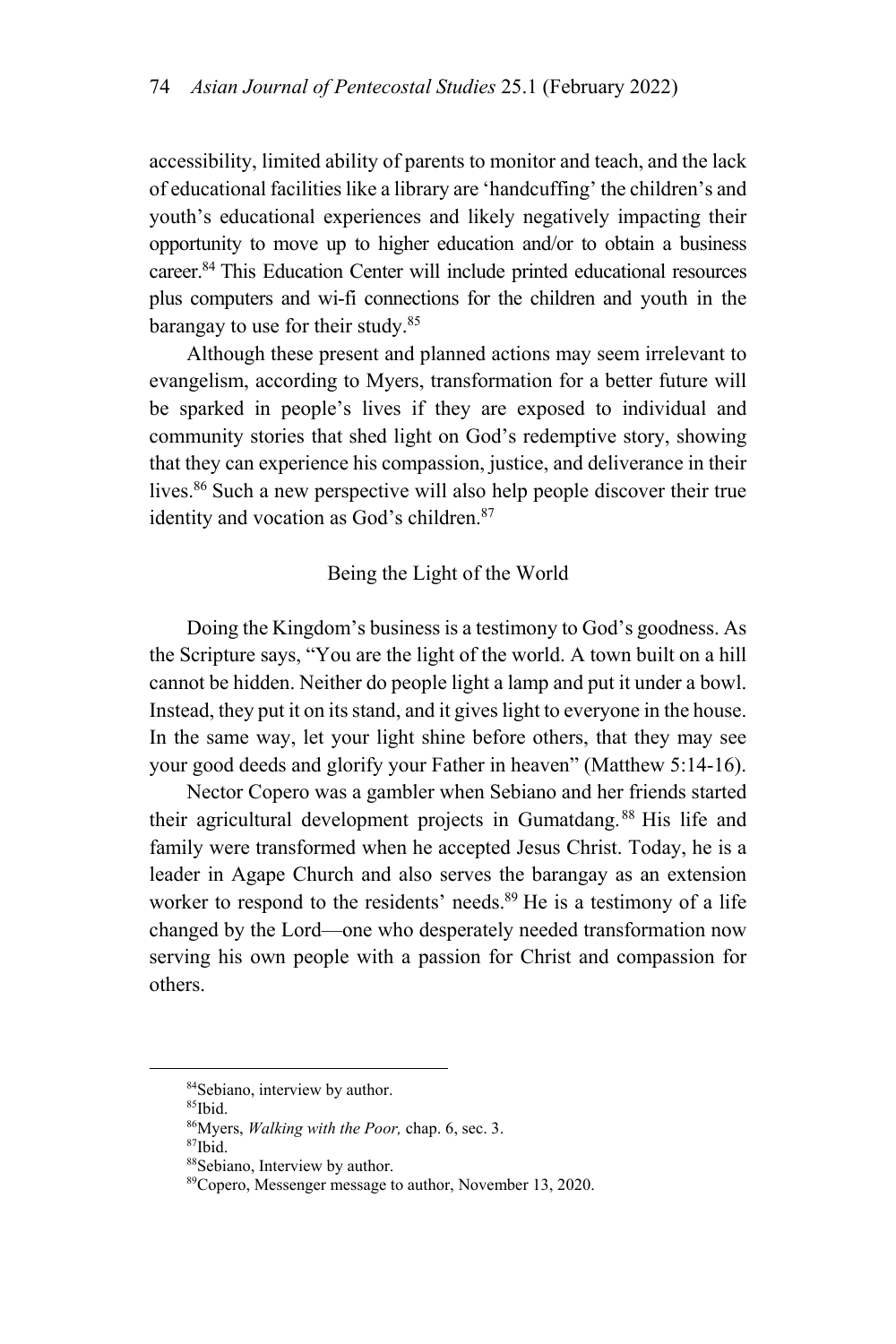TPDPI is also recognized by the barangay administration because it shows respect for the local authority. For example, Chairman Puguon appreciates the organization for its distribution of food packages to barangay residents during the COVID-19 pandemic lock-down in March  $2020.^{90}$  All of this suggests that, even though TPDPI has not directly engaged in the political realm, it has nonetheless successfully gained recognition and respect from both community members and authorities. Building trust and relationships like this is an important part of becoming one community.<sup>91</sup>

If TPDPI and Agape Church continue to put the salvation of Jesus Christ at the center of its development efforts, more lives will shine like Nector Copero's as 'the light of the world'. Christian development projects must point to the Deliverer, for the ultimate purpose behind all actions to restore equality is for the people who observe those actions to conclude, "Theirs must be a living God!"92

## **Conclusion**

This study found that there are socioeconomic and educational inequalities in the Barangay Gumatdang, not so much in a sense of the absence of opportunity, but rather as to the quality of opportunity. Such a condition can be hidden behind the numbers and proportions that might cause some scholars and organizations to be optimistic about the imminent resolution of those issues. However, even if true, this does not eliminate people's struggles today. Thus, it is reasonable for TPDPI to respond to the community's needs to achieve equality through its agricultural and educational efforts. It can also be said that Christcentered development projects function as a testimony to the community.

This study was limited in scope to the issues regarding socioeconomic and educational equality identified through alreadyexisting studies and face-to-face interviews with the leaders. Other aspects, such as practice, beliefs, and worldview of ethnic groups, can and should—also be studied in order to more fully understand the people

 <sup>90</sup>Puguon, interview by author.

<sup>&</sup>lt;sup>91</sup>Myers, *Walking with the Poor*, chap 8, sec. 3.4. <sup>92</sup>Ibid., chap. 10, sec. 1.3.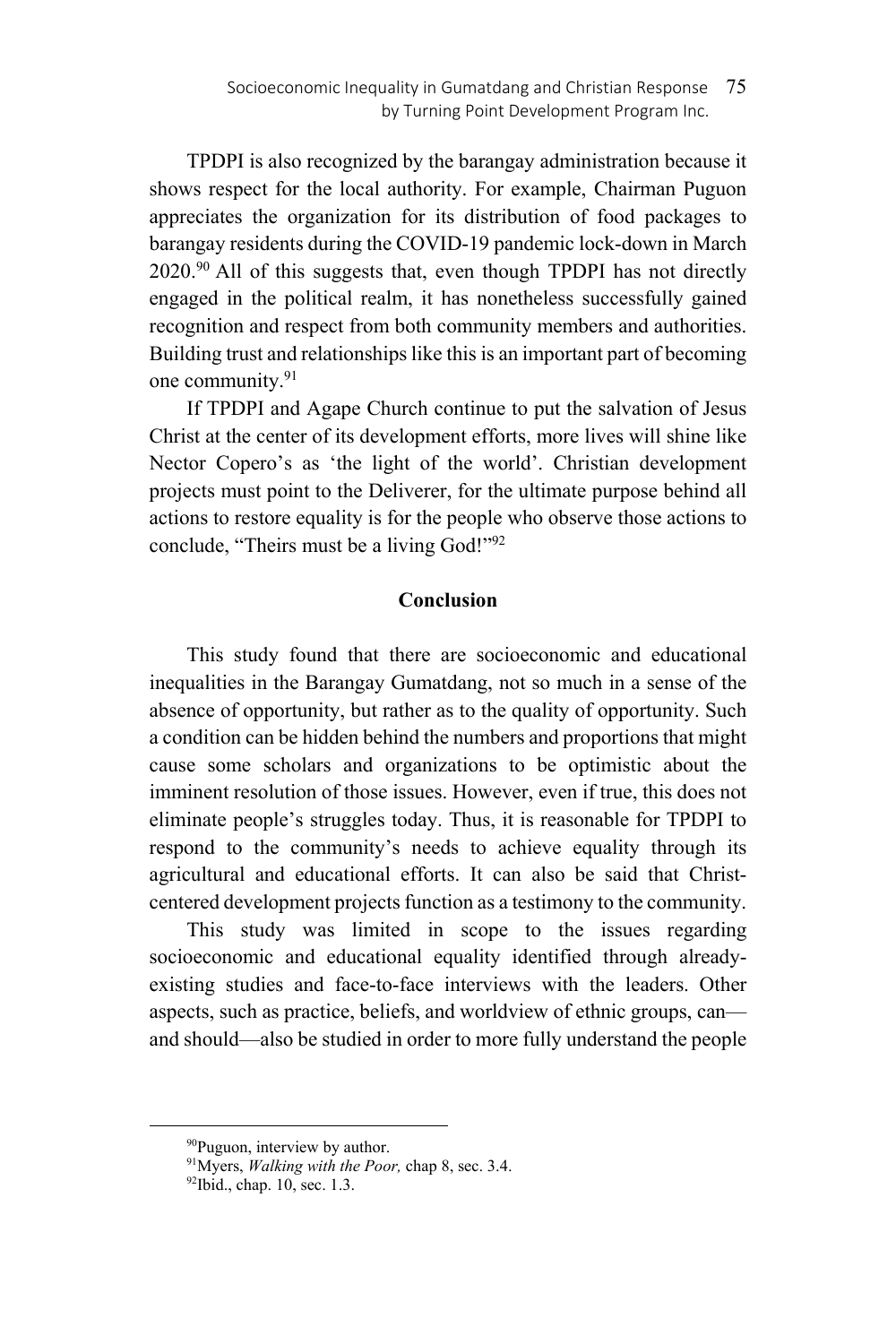in the barangay. The gap created by different formats of self-learning modules (SLMs) should be continually observed and analyzed as well.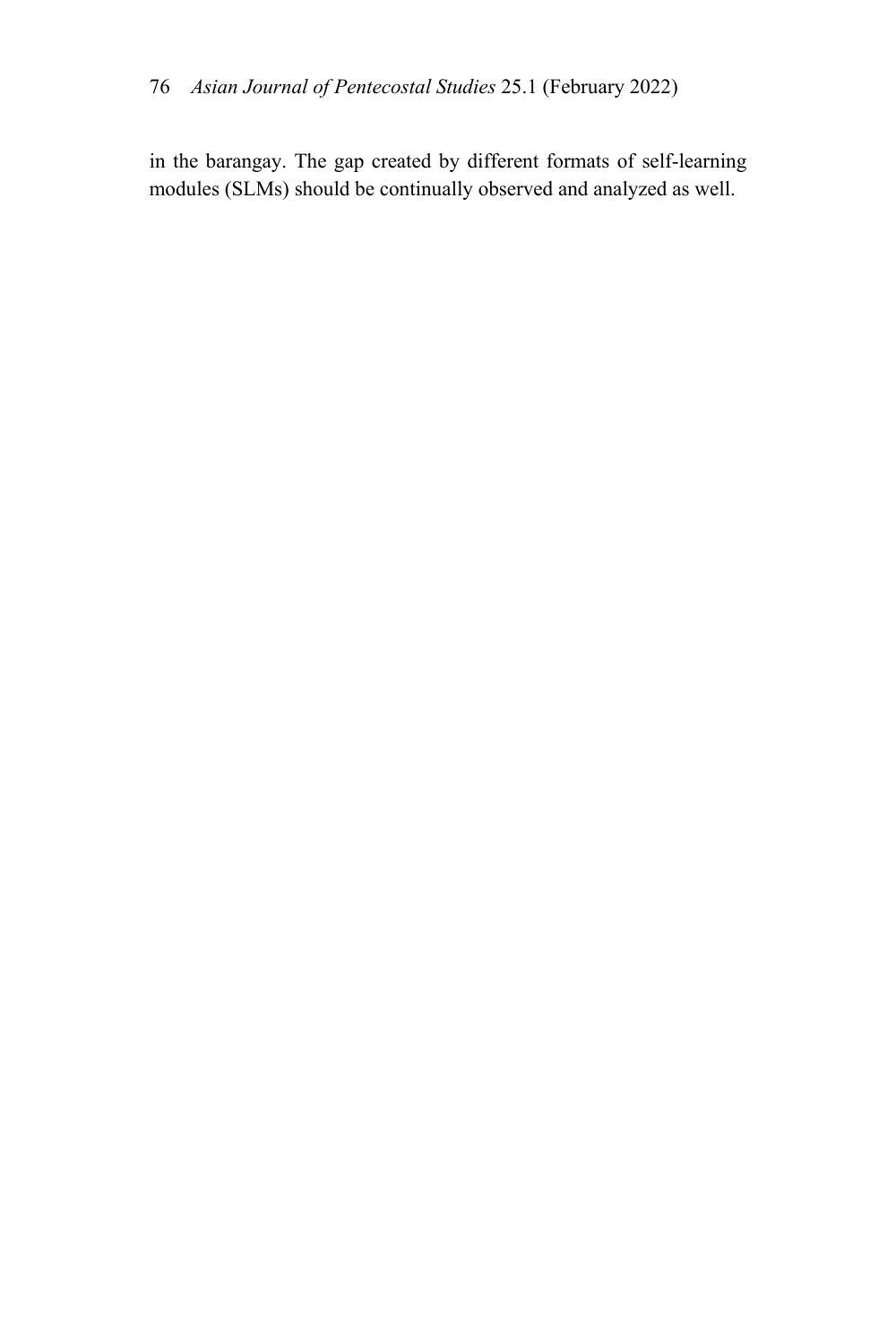# **Bibliography**

- Asian Development Bank. *Poverty in the Philippines: Causes, Constraints, and Opportunities*. Mandaluyong City, Philippines: Asian Development Bank, 2009. https://www.adb.org/sites/default/ files/publication/27529/poverty-philippines-causes-constraintsopportunities.pdf (accessed October 10, 2020).
- Balisacan, Arsenio M., and Nobuhiko Fuwa. "Is Spatial Income Inequality Increasing in the Philippines?" World Institute for Development Economics Research, 2003. https://www.academia. edu/19091746/IS\_SPATIAL\_INCOME\_INEQUALITY\_INCREA SING IN THE PHILIPPINES (accessed October 17, 2020).
- Bayacsan, Febiana N. "Barangay Gumatdang" in "Barangay Profiles 2019 – Itogon." Itogon, Philippines: Municipality of Itogon, 2019. http://www.itogon.gov.ph/index.php/barangays/gumatdang (accessed October 12, 2020).
- Cororaton, Caesar B., Erwin Corong, and John Cockburn. *Agricultural Price Distortions, Poverty and Inequality in the Philippines*. Agricultural Distortions Working Paper. World Bank's Development Research Group, June 2009. https://www.academia. edu/23899425/Agricultural\_Price\_Distortions\_Poverty\_and\_Inequ ality in the Philippines (accessed October 17, 2020).
- Corwin, Charles M. "That There May Be Equality and Self-Sufficiency: Toward an Evangelical Theology of Development." *Missiology* 12, no. 3 (July 1984): 339–353. https://search.ebscohost.com/login.aspx?direct=true&db=lsdar&AN=ATLA00009426 71&site=ehost-live (Accessed October 17, 2020).
- Economic Research and Regional Cooperation Department. "Basic Statistics 2020: Statistics and Data Innovating Unit." www.adb.org, April 2020. https://data.adb.org/media/4841/ download (accessed November 7, 2020).
- Gonzalez, Eduardo T., and Rosario Gregorio Manasan. "Social Protection in the Philippines." In *Social Protection in Southeast & East Asia*, edited by Adam Erfried, Michael Von Hauff, and Marei John, 171–230. The Plaza, Singapore: Friedrich Ebert Stiftung, 2002. https://library.fes.de/pdf-files/iez/01443006.pdf (accessed November 29, 2020).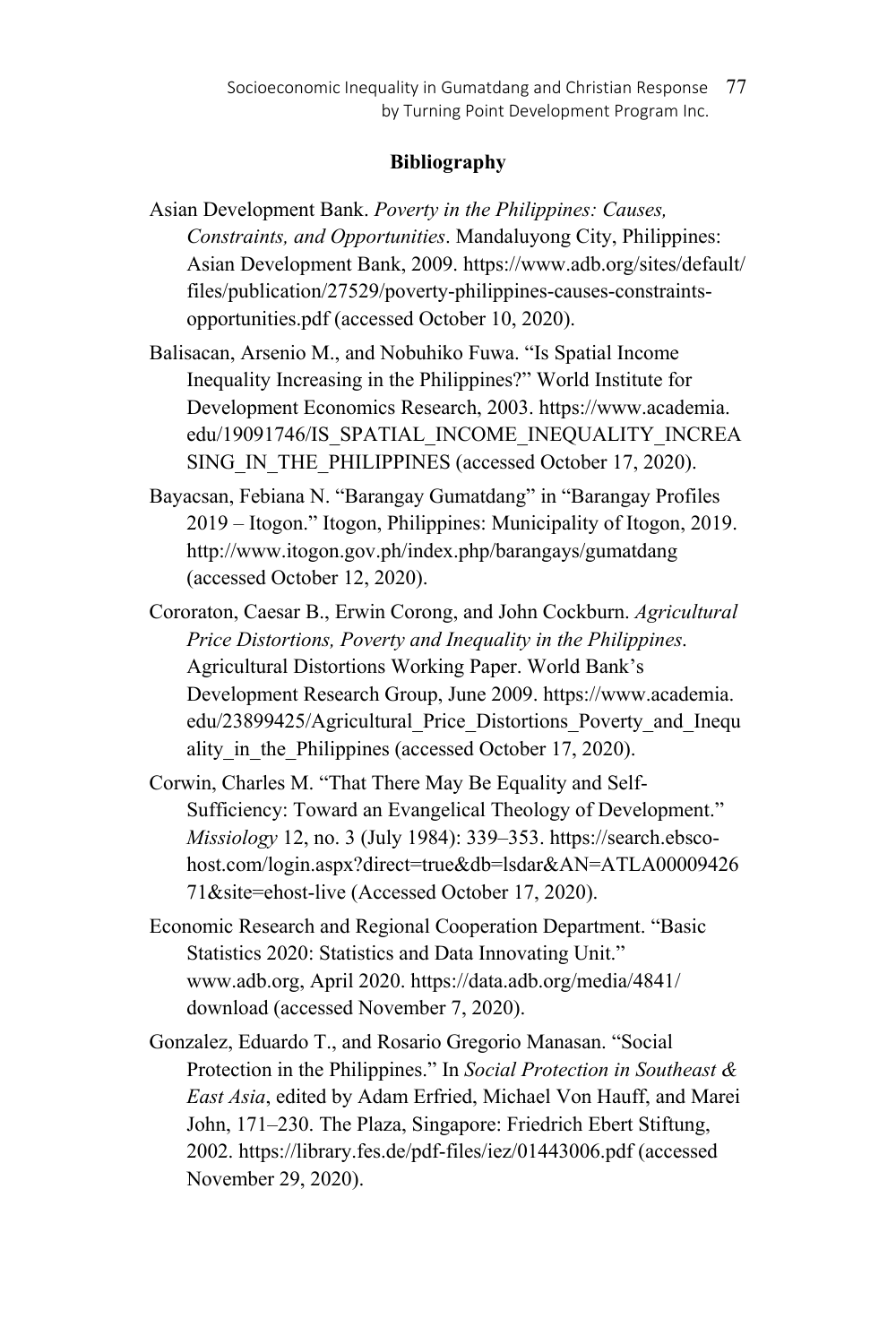- Hiebert, Paul G. *Anthropological Insights for Missionaries*. Grand Rapids, MI: Baker Book House, 1985. Kindle.
- Howell, Brian M., and Jenell Williams Paris. *Introducing Cultural Anthropology: A Christian Perspective*. Grand Rapids, MI: Baker Academic, 2019. Kindle.
- Joaquin, Jeremiah Joven B., Mark Anthony Dacela, and Hazel T. Biana. "The Philippine Higher Education Sector in the Time of COVID-19." *Frontiers in Education*. Last modified October 22, 2020. https://doi.org/10.3389/feduc.2020.576371 (accessed November 29, 2020).
- Maggay, Melba Padilla. "Why the Poor Are Always with Us: A Filipino Christian's Propositions." *Ogbomoso Journal of Theology* 14, no. 1 (2009): 17–35. https://search.ebscohost.com/login.aspx? direct=true&db=lsdar&AN=ATLA0001838831&site=ehost-live (Accessed November 18, 2020).
- Masyithoh, Nur Isnaini. *The Economic Structure and Employment of the Philippines*. Ateneo de Manila University, Philippines, 2013. https://www.academia.edu/5532944/The\_Economic\_Structure\_and \_Employment\_of\_the\_Philippines (accessed October 17, 2020).
- Myers, Bryant L. *Walking with the Poor: Principles and Practices of Transformational Development*. Rev. and updated edition. Maryknoll, NY: Orbis Books, 2011. Kindle.
- Peralta, Jesus T. *Glimpses: Peoples of the Philippines*. 1st edn. Manila, Philippines: National Commission for Culture and the Arts, 2000.
- Philippine Statistics Authority. *2019 Philippine Statistical Yearbook*. Quezon City, Philippines: Philippine Statistics Authority, 2019. https://psa.gov.ph/sites/default/files/2019-PSY\_1003.pdf (accessed October 20, 2020).
- Puguon, Vicente D. Interview by Haruka Shitabayashi, October 12, 2020.
- Republic of the Philippines, Department of Education. "DepEd Prepares Self-Learning Modules for Education's New Normal." Last modified August 16, 2020. https://www.deped.gov.ph/2020/ 07/02/deped-prepares-self-learning-modules-for-educations-newnormal/ (accessed November 29, 2020).